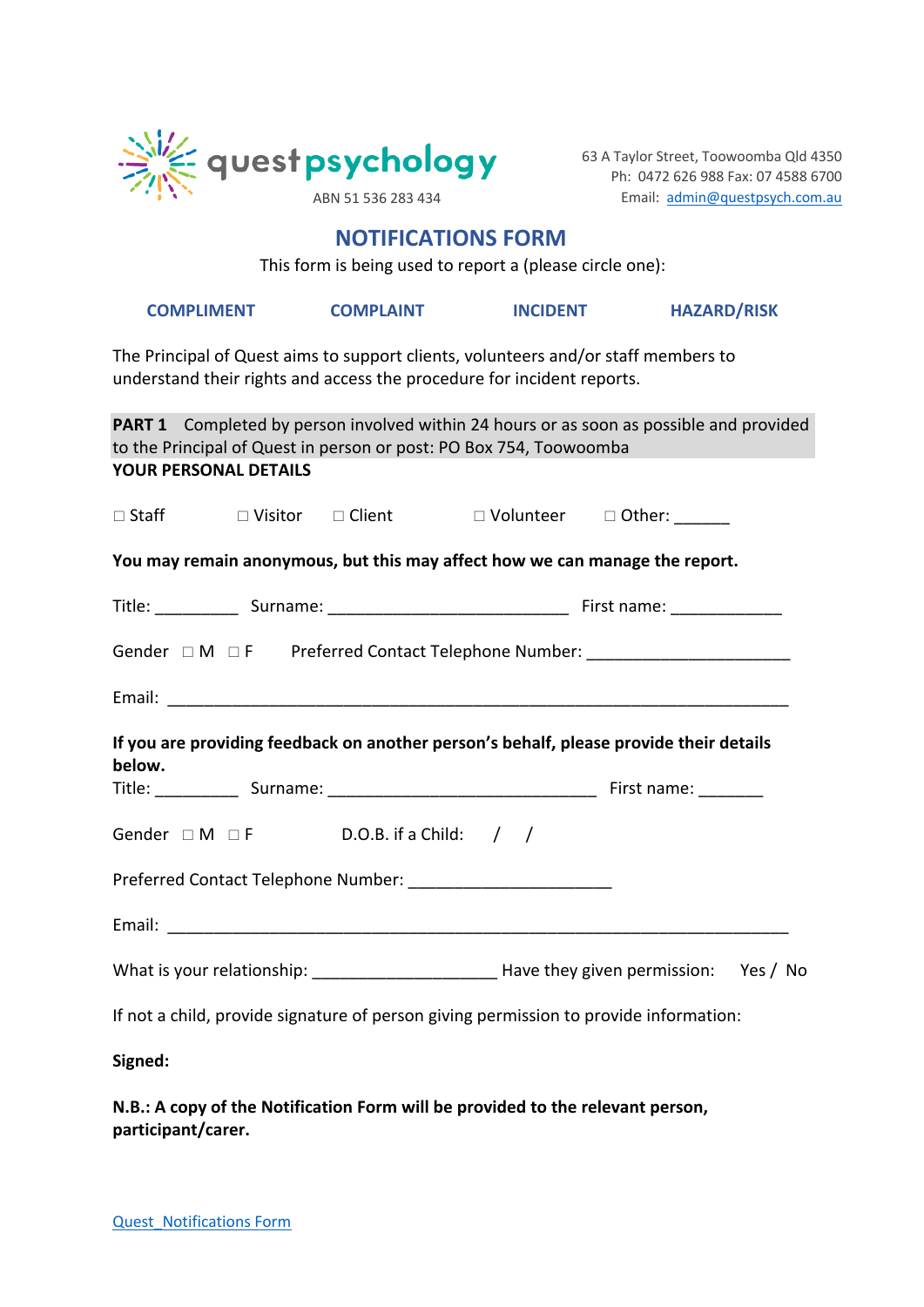# **DETAILS of the Compliment, Complaint, Incident, Hazard or Risk**

### **Please record the details of your notification:**

*If regarding a child, accurately record what the child said when describing what happened.*

**Please provide the name / position of any person/s who the notification involves:**

**What events led to making this notification** (compliment, complain, incident, hazard report):

**What were the approximate dates of the relevant events?**

**Please detail any injuries and if medical attention was received:**

**Please provide the contact details of anyone who saw what happened:**

**Have you already acted in relation to this information? Yes / No**

If yes, with whom and what was the outcome?

**What outcome would you like as a result of providing this information?**

**Declaration** I declare the information provided is true and correct:

Signature: \_\_\_\_\_\_\_\_\_\_\_\_\_\_\_\_\_\_\_\_\_\_\_\_\_\_\_\_\_\_\_\_\_\_\_ Date: \_\_\_\_\_\_\_\_\_\_\_\_\_\_\_\_\_\_

**Thank you for taking the time to provide feedback about our service.**